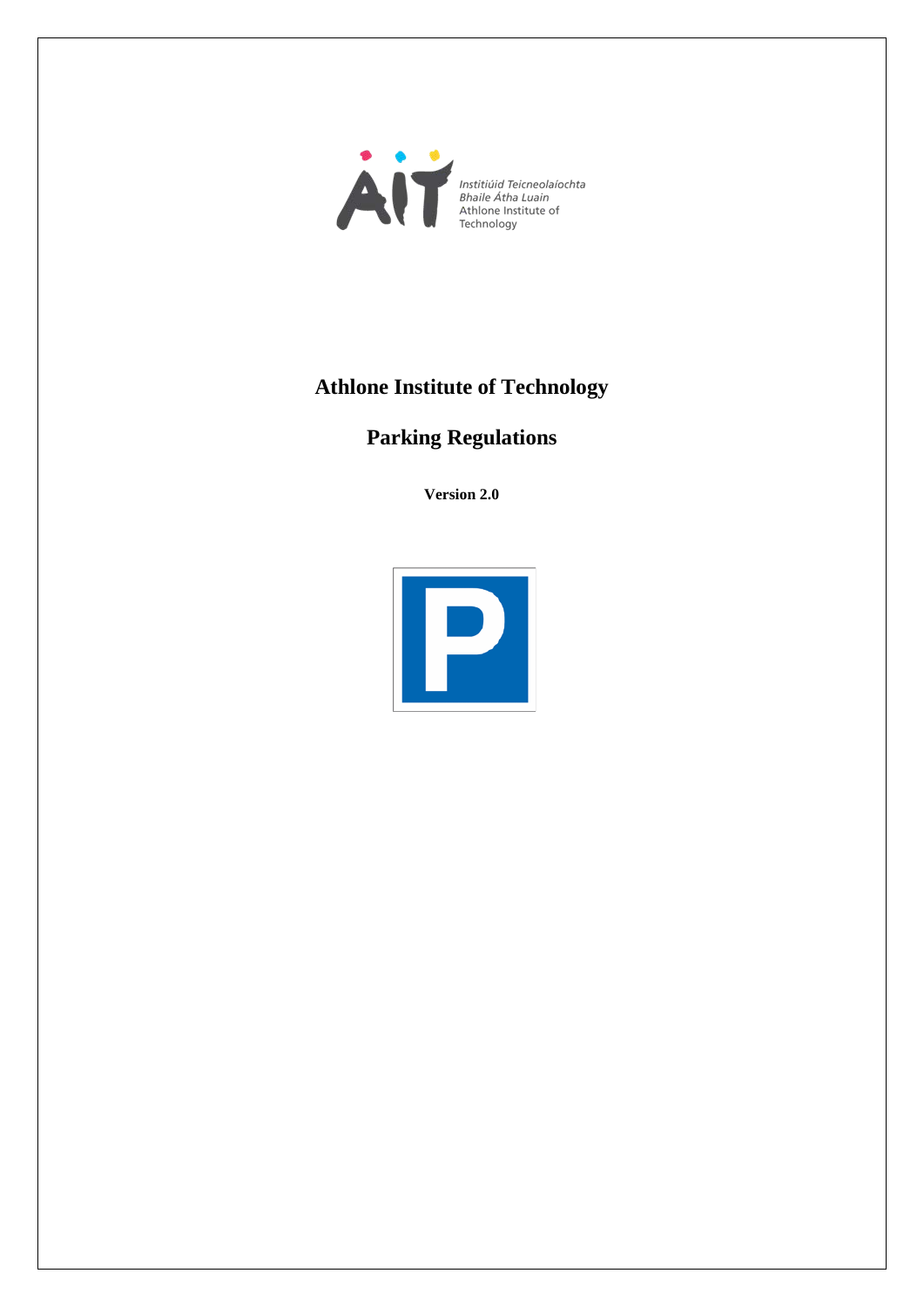## **Revision History**

| Date of this revision: 19/08/19       |                      | Date of next review: 06/01/20 |                           |
|---------------------------------------|----------------------|-------------------------------|---------------------------|
|                                       |                      |                               |                           |
| <b>Version Number/Revision Number</b> | <b>Revision Date</b> |                               | <b>Summary of Changes</b> |
| Version 1.0                           | 01/09/14             |                               | Initial Document Version  |
| Version 2.0                           | 19/08/19             |                               | Document formatted        |
|                                       |                      |                               |                           |
|                                       |                      |                               |                           |

## **Appendices**

-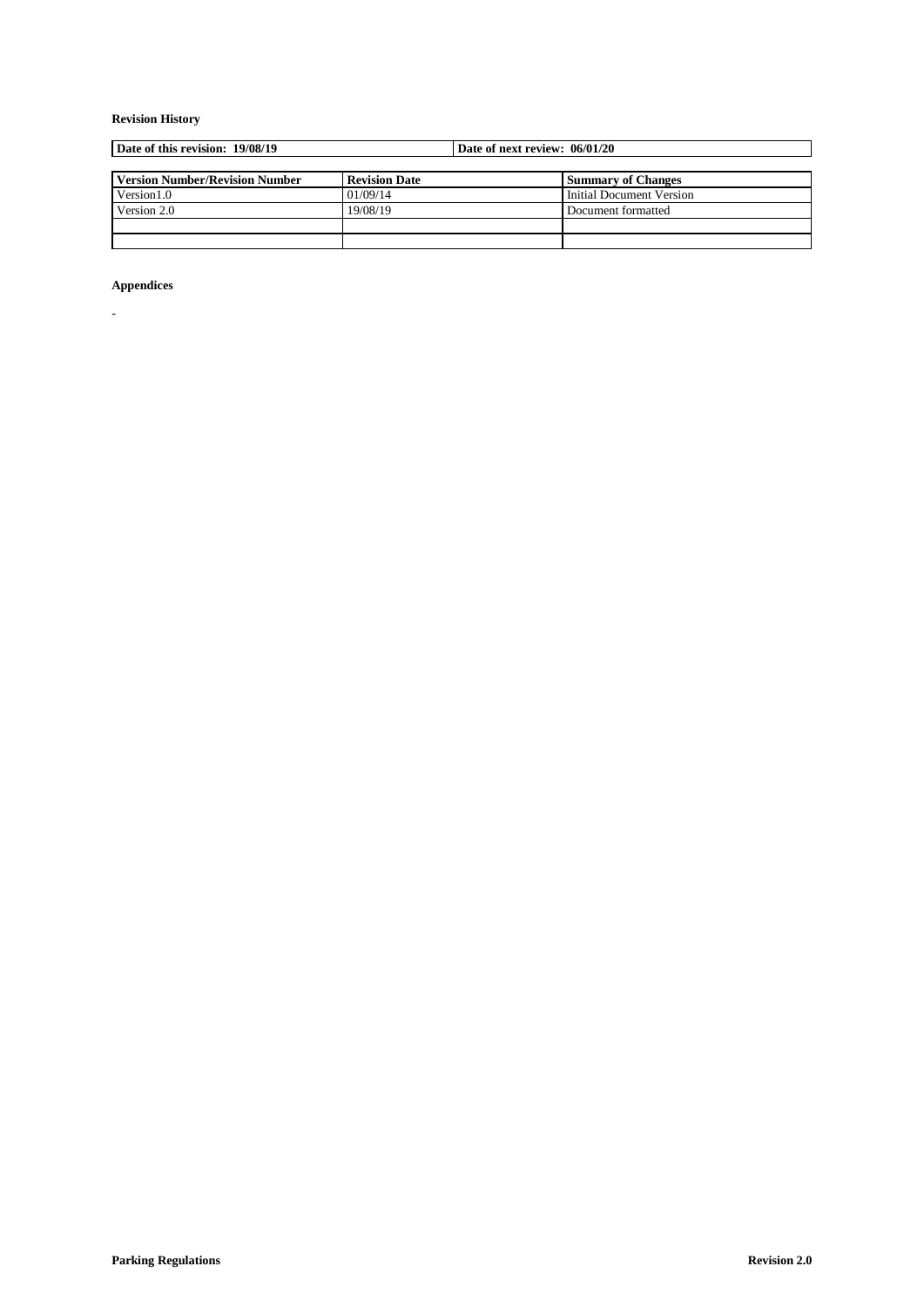## **1. Permit Entitlement**

- 1.1. Parking Permits in AIT are 'virtual' permits. There is no physical permit, the vehicle registration number is recorded and maintained electronically by the AIT Parking Management Services provider. References to "Parking Permits" or "Permits" in this document is a reference to the virtual parking permit.
- 1.2. Parking Permits may only be issued to current AIT registered students and staff.
- 1.3. A permit holder is entitled to park in a standard marked parking space appropriate to their parking permit, should a space be available.
- 1.4. The permit does not entitle the bearer to park in reserved, wheelchair accessible or paid parking spaces, unless they are entitled to do so and display the relevant identity specific to those spaces.
- 1.5. The permit does not guarantee a parking space for the permit holder.

## **2. Disabled Parking Spaces and Loading Bays**

- 2.1. Universally accessible (UA) parking bays are available on both the Main Campus and East Campus. Drivers who use these bays must display a valid and registered Disabled Person's Parking Permits or Card (also known as European Parking Cards or Disabled Parking Badge or "blue badge"). Blue badge holders may park in these bays free of charge and do not require a permit. Blue badge permits are issued by Local Authorities, the Irish Wheelchair Association and the Disabled Drivers Association, and are covered under SI 239/2011 Road Traffic (Traffic and Parking) (Amendment) Regulations 2011. Permits are issued to all eligible disabled persons, irrespective of whether they are drivers or not, and they have National application. For blue badge holders, there is no charge for parking in UA parking bays, but you must obtain a valid permit if you are parked in a standard marked parking space, irrespective of the presence of a blue badge. Blue badge holders do not require an AIT parking permit to park in UA parking spaces.
- 2.2. The AIT Disability Support Service will issue local AIT Accessible Parking Permits in conjunction with the Estates Office. Holders of these permits are required to purchase a standard Parking Permit (virtual) before being entitled to the AIT Accessible Parking Permit. Holders of these permits are permitted to park in UA parking spaces, however blue badge holders take precedence in the event of space capacity being exceeded. The AIT Accessible Parking Permit is a physical permit that must be displayed and clearly visible when parking in a UA space. Failure to display will result in a penalty.
- 2.3. Loading bays are available to facilitate deliveries and collections for Institute operations. For vehicles parked in a loading bay, it must be clearly visible that the driver is actively loading and un-loading (e.g., doors open, hazard lights on, etc., without creating risk).

## **3. Valid Permit Use**

- 3.1. Persons are entitled to submit up to three registration numbers to be allocated to the permit. One of the vehicles can be setup as the 'Protected' vehicle. The protected vehicle will not be penalised, insofar as the vehicle is parked in accordance with all parking rules and regulations.
- 3.2. There is no physical permit, the vehicle registration number is recorded and maintained electronically by the AIT Parking Management Services provider.
- 3.3. It is the responsibility of the person purchasing the permit, to ensure the vehicle(s) registration number and other details are inputted correctly. Failure to input the **exact** registration number will result in the real registration number not being recognised when being checked.
- 3.4. Only one vehicle is entitled to be parked on campus at one time. If any vehicle not selected as 'Protected' is parked on campus it may be penalised for any parking infringement
- 3.5. It is necessary for the Permit holder **to change the assigned 'Protected' vehicle as necessary** via the online parking system.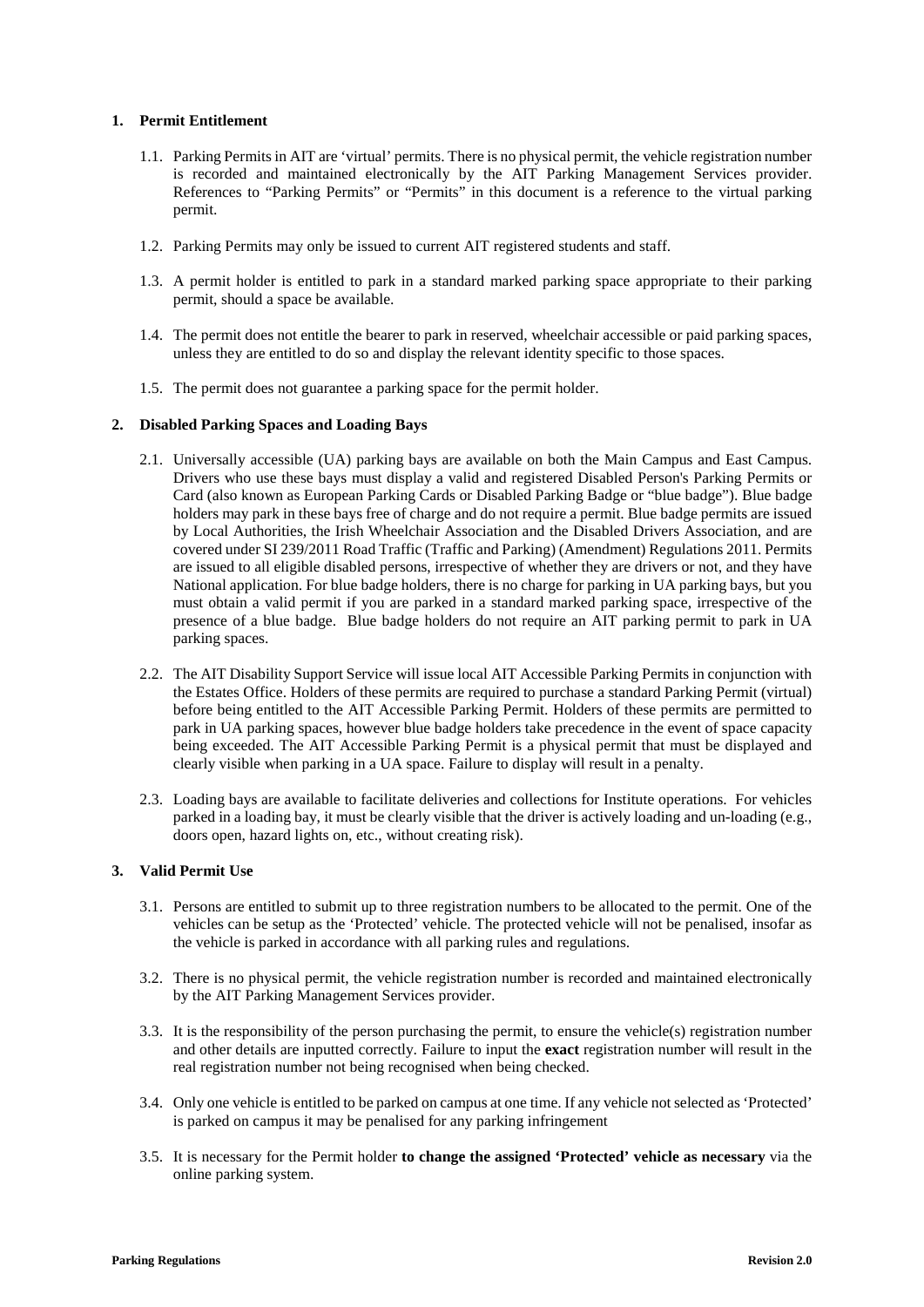- 3.6. Vehicles must not be left on campus after campus closing at midnight, except under exceptional circumstances, which must be agreed in advance with the AIT Estates Office. AIT Estates Office may revoke parking rights for any permit holder, and or vehicle that is left on campus overnight without prior approval.
- 3.7. A permit is required on campus 09.00 17.00 Monday to Friday. Outside of these hours, vehicles do not require a permit to park on campus, however, vehicles are still required to park in marked parking spaces. Clamping will be in operation outside of the permit 'hours' for all parking infringements other than permit ownership i.e. Non-Permit Parking Patrols (see section 3.8)
- 3.8. The Parking Management Services provider may undertake, at the Estates Office request, a 'Non-Permit Patrol'. The Non-Permit Patrol involves campus patrols of car parks to ensure vehicles are parked in marked spaces and designated areas, but does not assess whether vehicle has a valid permit. The Non-Permit Patrol can be arranged for special events where a large number of vehicles that are not permit holders are expected on campus.
- 3.9. Paid parking spaces are available only at the AIT International Arena car park. A flat rate of €3 per day applies. Permit holders are not exempt from paid parking charge in this designated area.
- 3.10. Abuse of the system, reproduction, forgery, improper/unauthorised transferral, tampering, misrepresentation or providing false information in obtaining a permit or permit re-issue will result in withdrawal of parking rights and will be subject to the relevant AIT Staff/Student disciplinary procedure if appropriate.
- 3.11. AIT reserves the right to revoke parking rights at any time.

## **4. Parking Your Vehicle**

- 4.1. Park only in officially marked spaces. The only exception to this is in the gravel surface car park at the rear of the Trades Building on the East Campus. Persons using this car park are expected to park as safely as possible without blocking or impeding other vehicles access or egress.
- 4.2. Permit holders must park in the designated car park for the permit category e.g. student permits entitle parking in student car parks, staff permits entitle parking in staff car parks. Either permit will entitle the vehicle owner to park in the 'Shared Student & Staff' designated car parks.
- 4.3. Park entirely within the car parking space as marked. Please note that poorly parked vehicles may be clamped if they prevent the efficient use of spaces for other vehicles.
- 4.4. Do not park elsewhere. If no clearly marked space exists, no parking is permitted.
- 4.5. Vehicle owners park at their own risk on campus. No liability for damage or injury will be accepted by AIT or its agents.
- 4.6. Some spaces on campus differ in size. Should your vehicle size exceed that of the space, you should seek alternate car parking space elsewhere. The instance of an adjacent infringement cannot be used as a defence.
- 4.7. Trailers or large vehicles which occupy more than one car parking space are not permitted to be parked on campus without the consent of the AIT Estates Office.
- 4.8. Standard rules of the road and proper parking practices also apply on the Institutes grounds and will be enforced by clamping
- 4.9. The campus speed limit is 15km/h.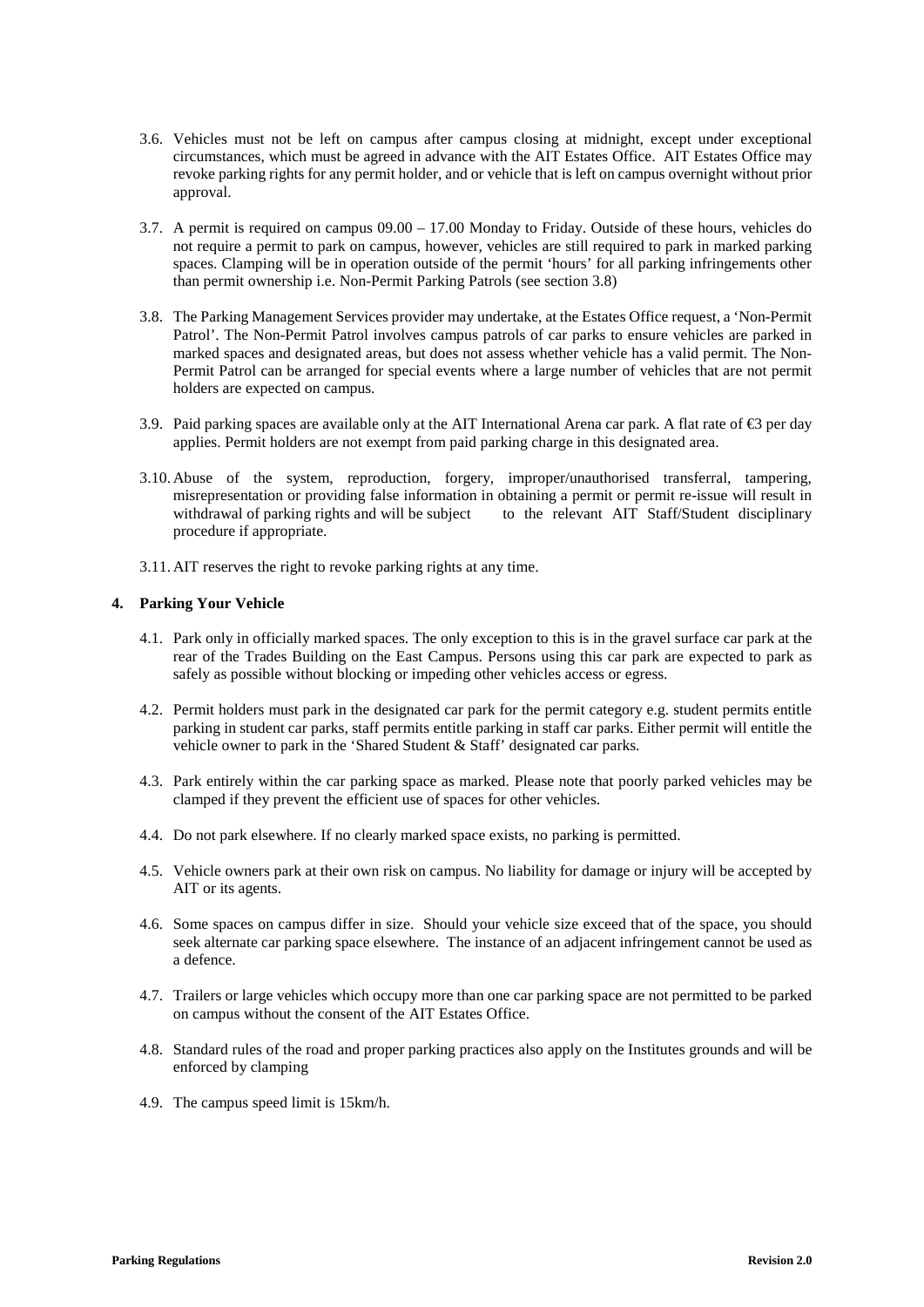#### **5. Infringements, Penalties and Appeals**

- 5.1. Infringements of any parking rules, regulations or conditions displayed on-site may result in the application of a warning notice, or the affixing of a vehicle wheel clamp and/or permit revocation. In certain circumstances AIT reserves the right to have a vehicle removed from the campus by lift and tow service.
- 5.2. An escalating penalty system will be applied for breaking the parking rules and regulations.
- 5.3. If a vehicle wheel clamp is applied, set charges apply for its release.
- 5.4. If the clamp release fee is not paid by the closing of the campus, additional charges apply.
- 5.5. Penalties for parking infringements:

| <b>Offense</b>                          | <b>Penalty</b>                                                                                                                                                |  |  |
|-----------------------------------------|---------------------------------------------------------------------------------------------------------------------------------------------------------------|--|--|
| <b>First Offense</b>                    | Issuing of a warning notice to vehicle.                                                                                                                       |  |  |
| Second Offense                          | Application of clamp to vehicle – Release Fee $\text{\textcircled{\textless}} 60$                                                                             |  |  |
| Third Offense                           | Application of clamp to vehicle – Release Fee $\epsilon$ 75                                                                                                   |  |  |
| <b>Fourth Offense</b>                   | Application of clamp to vehicle – Release Fee $\in 00$                                                                                                        |  |  |
| <b>Fifth Offense</b>                    | Application of clamp to vehicle – Release Fee $\in 00$<br>and revocation of parking rights at AIT for 12 months from date of<br>offense                       |  |  |
| <b>Further Offenses</b>                 | Vehicle removal from campus by lift and tow service. Release fee to be<br>borne by permit holder/vehicle owner. Appropriate disciplinary<br>procedures apply. |  |  |
| Tampering/damaging/<br>removal of clamp | Revocation of parking rights at AIT for 24 months from date of offense.<br>Permit holder/vehicle owner to face appropriate disciplinary procedure.            |  |  |

- 5.6. If a penalty is incurred, it remains valid for a period of 12 months from date of offense. Should no further offence occur in that period, the permit holder will revert to previous point on scale.
- 5.7. Additional information:
	- 5.7.1. For non-payment of clamp release fee on the date of clamping, a surcharge of  $\bigoplus$  00 will apply for each date/day until payment is complete.
	- 5.7.2. Tampering, damage to and removal of clamp by a person other than the AIT parking management operator will incur an immediate revocation of the permit holders parking rights at AIT for a period of 24 months. The parking management operator reserves the right to issue all relevant information to An Garda Siochana. Students and Staff will face the standard Disciplinary Procedures for such actions.
	- 5.7.3. AIT reserves the right to have any vehicle remove from the campus by a lift and tow service. All costs will be borne by the permit holder/vehicle owner.
- 5.8. Clamp release fees may be paid by cash, or credit/debit/charge card. The clamp release official will carry a dial-up handheld device for the purpose of processing card payments.
- 5.9. On receipt of payment of a clamp release fee, the Parking Management Services provider will aim to de-clamp the vehicle within one hour, however, due to other factors e.g. weather, traffic, workload and other issues it may take longer. If you pay by credit card you will be notified when your car has been declamped, you do not need to wait by your car.
- 5.10.The clamping attendant will record the infringement & clamping process using dated digital photographs